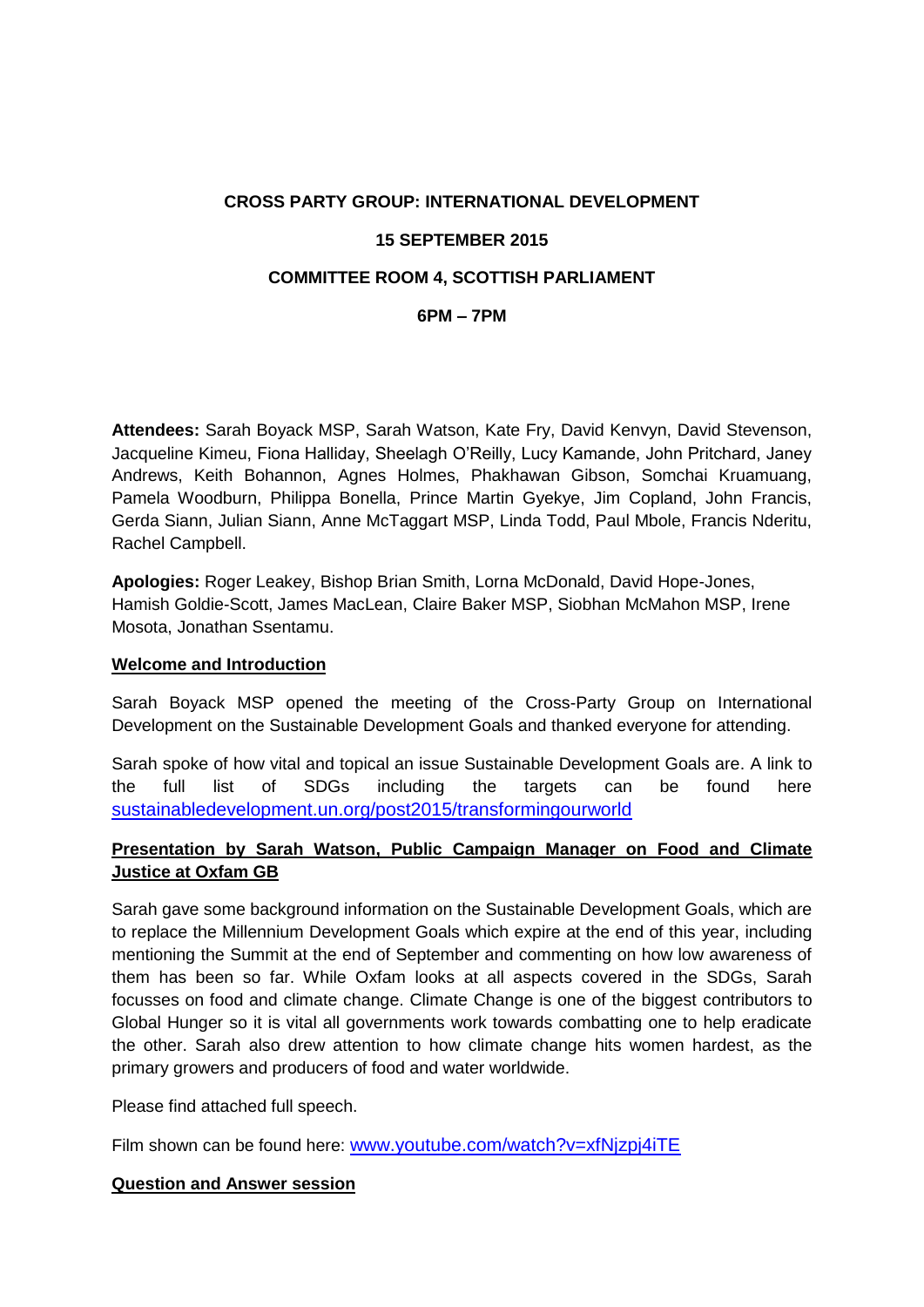*A range of questions were asked following the presentation. Please note that it is not the intention of the minutes to record a verbatim account.*

**David Stevenson** asked if SDGs are from the UN.

**Sarah Boyack (SB)** answered that they are, and they are the follow on from Millennium Development Goals which run out this year.

**Shelagh O'Reilly** stated that in 1974, world leaders pledged to end hunger - there has now been 41 years of promises on this topic. Climate Change *is* an important issue in terms of food, but it is not always the primary cause of hunger in developing countries. Focussing on climate change might divert attention away from other causes.

**Sarah Watson (SW)** answered that climate change is not the only issue that Oxfam is focussing on, it is just the specialist subject for herself. They run a separate project for food (called *Grow*) which is currently developing a new phase which includes a focus on the issue of production.

**Janey Andrews** asked if Oxfam is asking for any specific targets at the climate change talks at the end of the month?

**SW** answered that they are, but with 17 goals, and underneath that 169 targets, there are far too many to go through in on CPG meeting. Further details will come out after the official launch of the SDGs at the end of the month.

**John Francis** said that he works for UNESCO and was part of the process that created the Millennium Development Goals. They were very specific in areas that people were most at risk, like access to water – for drinking and sanitation. This goal hasn't been realised before the MDGs run out so he is keen to see it also a focus in the SDGS. He asked what is being used to monitor the targets timeframe?

**SW** answered that water is certainly a key topic for Oxfam. The measurement framework will come out of the talks at the end of the month.

**Sarah Boyack (SB)** commented that the 169 targets under the goals are where the mechanisms for monitoring are located. A recent survey found that only 4% of the Scottish population are aware of the SDGs at all so we need to work out how to communicate them out to a wider audience. Sarah has had only organisations lobby her on the topic so far, no constituents.

**Julian Siann** commented that the economic rules of the world are very influential. Having worked in Uganda, he learnt that the World Trade Rules meant small countries often struggle to compete due to the more developed countries dumping goods. The World Trade Rules would need to be changed before the SDGs can be achieved. There needs to be a fairer engagement so domestic farmers aren't driven out of business.

**Sheelagh O'Reilly** asked what Oxfam and other NGOs are doing to get both UK and Scottish Parliaments to have transparent reporting to the public? The climate emissions reporting brought that issue into the public domain, allowing people to compare to gains internationally and lobby missed targets nationally.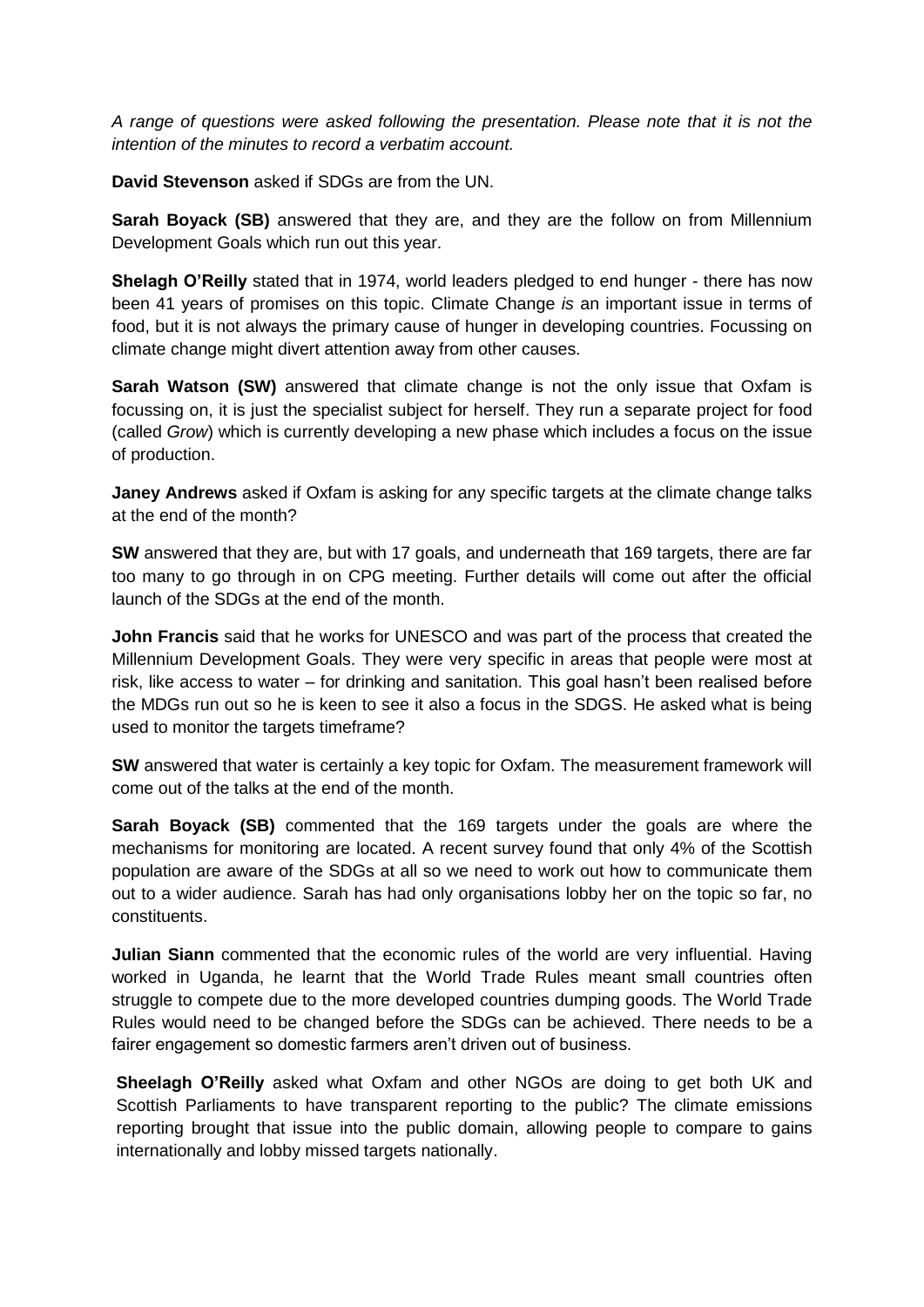**SW** answered that the public were engaged in calling for the climate emissions to be reported, so the public need to continue lobbying to get the SDG reporting made public as well.

**Philippa Bonnella** commented that the Scottish Government have taken the targets and mapped them across to the already existing National Reporting Framework to hopefully allow for ease of reporting. Big wins can often be domestic, rather than international, as *all* countries need to hit the same targets, and then make sure they are contributing internationally as well.

**Agnes Holmes** – Is the National Reporting Framework mapping available to the public?

**SB** – Will ask the Scottish Government for it. Faith groups got together to ask for the targets on emissions, but a united lobby on SDGs hasn't emerged so far. The SDGs don't only look at climate change or international development, but also health policy, rural and agricultural policy, and so on. We need to get awareness of the top level issues of the SDGs out before we can discuss specifically "what next?" The International Development CPG is an ideal to start that discussion.

**Jim Copland** – He was involved in the drawing up of SDGs. Originally it was thought that 17 was too many, but the authors struggled to cut down any further. Science is going to be highly beneficial in many of the issues, including food, for example, including using particular seeds or rainwater silos. The SDGs are a massive undertaking so the monitoring will need to be ongoing and the goals readdressed over time. The SDGs come out officially on 25 September 2015 so we need to start promoting straight away. It is the responsibility of everyone to take this information back to their organisations and help raise awareness.

**Pamela Woodburn** – As an NGO, VSO have been looking at how to take goals and enact them. Because poverty is such a complex issue, the goal of strengthening the global partnership is vital. A new "fourth sector" has been created referring to new forms of group ventures. In terms of food and looking at the private sector's influence on the supply chain, business need a profit so how best to involve them in humanitarian issues like this?

**SW** – Oxfam ran a "Behind the Brands" campaign in South America and the UK. The concept was a race-to-the-top for the biggest food and beverage companies, in terms of who could improve their policies in areas like climate change, water, fairer trade prices, and so on. It was an interesting campaign model and they learnt a lot about how to work with the private sector.

**SB** – It's also important to keep profit investment local. There is an agriculture debate in the Parliament next week, and one main focus is on how to keep smaller farmers in with the supply chain. There is currently not a good or reliable deal in rural Scotland. If there is trouble here, it must also be an issue in the developing world where they will have fewer or harder networks and choices. Replicating our set up in developing countries might not be the right answer – we need to look wider at alternative ideas.

**John Francis** – There was an announcement this week from NFU that the grain usage had dropped hugely. Scotland is now producing twice as much as it can accommodate or use. Oxfam have a wide reach so could it use those links to use produce like grain more productively? Better distribution is needed to use resources more effectively.